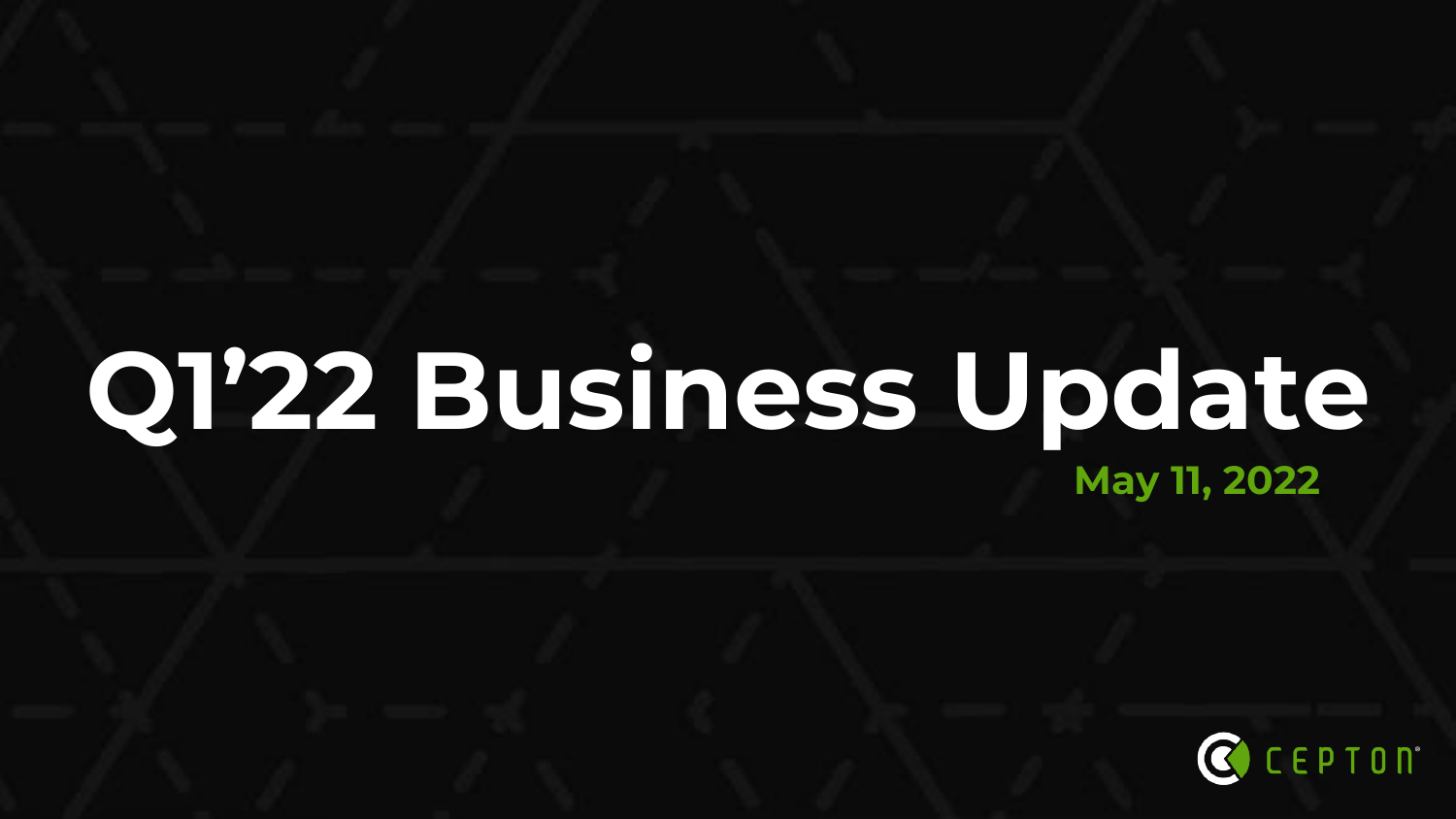### **Disclaimer and Cautionary Note**

#### **Forward-Looking Statements**

This presentation of Cepton, Inc. ("Cepton" or the "Company") includes "forward-looking statements" within the meaning of the "safe harbor" provisions of the United States Private Securities Litigation Reform Act of 1995. looking statements may be identified by the use of words such as "estimate," "plan," "project," "forecast," "intend," "will," "expect," "anticipate," "believe," "seek," "target," "designed to" or other similar expressions indicate future events or trends or that are not statements of historical matters. In addition, any statements that refer to projections, forecasts or other characterizations of future events or circumstances, including an assumptions, are forward-looking statements. The Company cautions viewers of this presentation that these forward-looking statements are subject to risks and uncertainties, most of which are difficult to predict and many o beyond the Company's control, that could cause the actual results to differ materially from the expected results. These forward-looking statements include, but are not limited to, statements regarding estimates and forecas and performance metrics, projections of market opportunity and market share, potential benefits and the commercial attractiveness to its customers of the Company's products and services, the potential success of the Compan marketing and expansion strategies, and the potential for the Company to achieve design awards.

These statements are based on various assumptions, whether or not identified in this presentation, and on the current expectations of the Company's management and are not predictions of actual performance. These forward-lo statements are provided for illustrative purposes only and are not intended to serve as, and must not be relied on by any investor as, a guarantee, an assurance, a prediction or a definitive statement of fact or probabilit circumstances are difficult or impossible to predict and will differ from assumptions. These forward-looking statements are subject to a number of risks and uncertainties, including (1) the conditions affecting the markets operates; (2) the success of Cepton's strategic relationships, including with its Tier 1 partners, none of which are exclusive; (3) fluctuations in sales of Cepton's major customers; (4) fluctuations in capital spending in smart infrastructure markets; (5) the impact of the COVID-19 pandemic on the global economy and financial markets, including any restrictions on Cepton's operations and the operations of Cepton's customers and suppliers re public health requirements and government mandates; (6) changes in applicable laws or regulations; (7) the possibility that Cepton's business may be adversely affected by other economic, business, and/or competitive factor that current trends in the automotive and smart infrastructure markets decelerate or do not continue; (9) estimates for the financial performance of Cepton's business may prove to be incorrect or materially different from (10) risks relating to the uncertainty of the projected financial and operating information, including whether Cepton will be able to achieve its target milestones, its pricing and sales volume targets, and its proposed pr and win the engagements contemplated in its projected pipeline, and the ability of OEMs and other strategic partners to re-source or cancel vehicle or technology programs; (11) risks related to future market adoption of Ce offerings; (12) the final terms of Cepton's arrangement with its Tier 1 partner and, in turn, its Tier 1 partner's contract with GM differing from Cepton's expectations, including with respect to volume and timing, or that be terminated or may not materialize into a long-term contract partnership arrangement; (13) risks related to Cepton's marketing and growth strategies; (14) the effects of competition on Cepton's future business; (15) Cept issue equity or equity-linked securities in the future; (16) expectations with respect to future operating and financial performance and growth, including when Cepton will generate positive cash flow from operations; (17) to raise funding on reasonable terms as necessary to develop its products in the timeframe contemplated by its business plan, and to comply with the terms of any restrictive, financial or other covenants in the agreements funding; (18) Cepton's ability to execute its business plans and strategy; (19) the outcome of any legal proceedings that may be instituted against Cepton related to the recent business combination with Growth Capital Acqu (20) negative impact on the global economy and capital markets resulting from the conflict in Ukraine or any other geopolitical tensions; and (21) the other risks and uncertainties indicated from time to time in the report Cepton files with the Securities and Exchange Commission (the "SEC"), including in the registration statement on Form S-1 (File No. 333-262667) and the registration statement on Form S-1 (File No. 333-26268), each filed wi February 11, 2022, and any amendments thereto. If any of these risks materialize or any of Cepton's assumptions prove incorrect, actual results could differ materially from the results implied by these forward-looking stat may be additional risks that Cepton does not presently know or that Cepton currently believes are immaterial that could also cause actual results to differ from those contained in the forward-looking statements. In additio looking statements reflect Cepton's expectations, plans or forecasts of future events and views as of the date of this presentation. Cepton anticipates that subsequent events and developments will cause its assessments to However, while Cepton may elect to update these forward-looking statements at some point in the future, Cepton specifically disclaims any obligation to do so. These forward-looking statements should not be relied upon as r Cepton's assessments as of any date subsequent to the date of this presentation. Accordingly, undue reliance should not be placed upon the forward-looking statements.

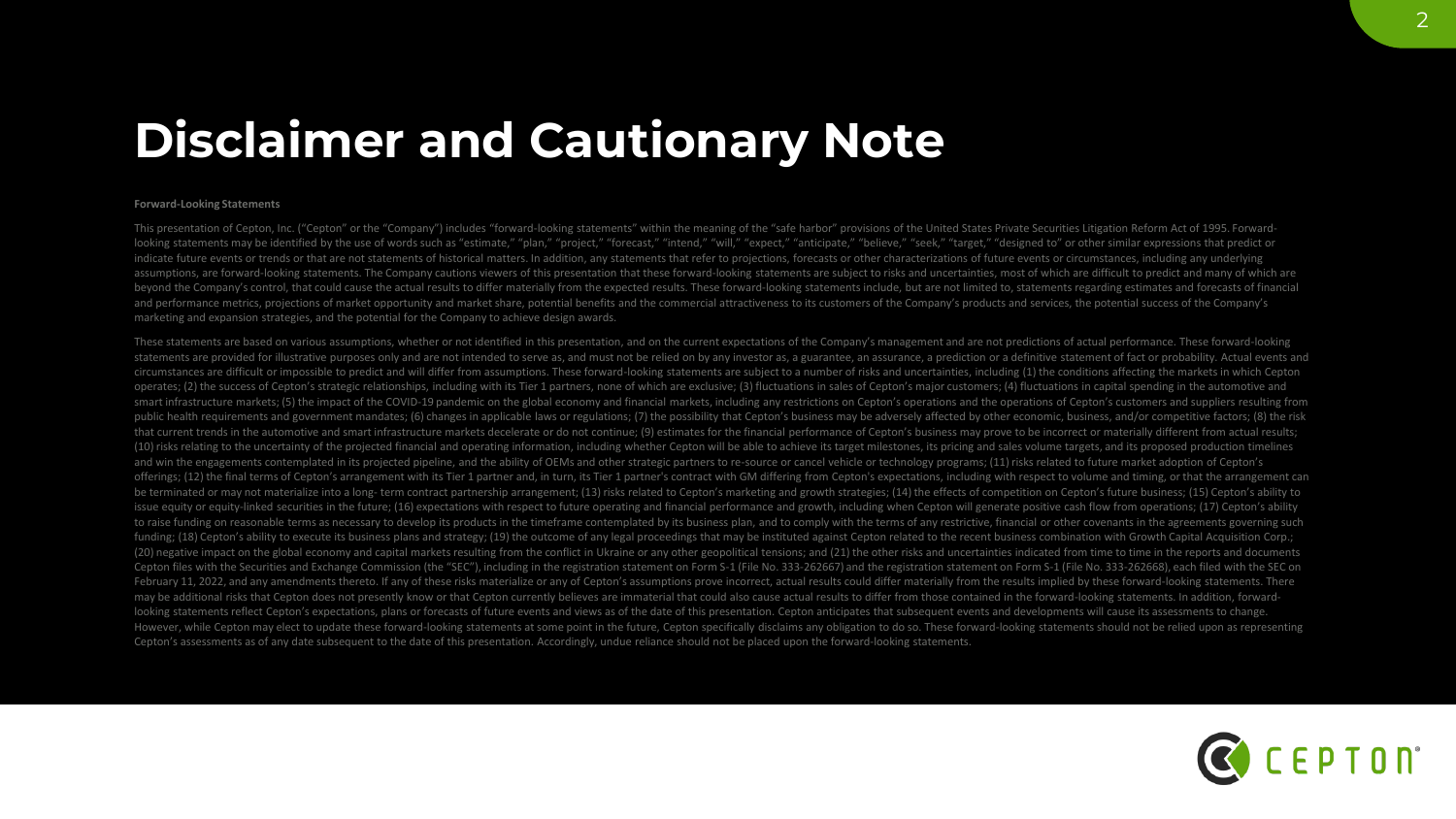### **Disclaimer and Cautionary Note (cont'd)**

Actual results, performance or achievements may, and are likely to, differ materially, and potentially adversely, from any projections and forward-looking statements and the assumptions on which those forward-looking state There can be no assurance that the data contained herein is reflective of future performance to any degree. You are cautioned not to place undue reliance on forward-looking statements as a predictor of future performance a information and other information are based on estimates and assumptions that are inherently subject to various significant risks, uncertainties and other factors, many of which are beyond Cepton's control.

#### **Use of Non-GAAP Financial Measures**

Some of the financial information and data contained in this presentation, such as non-GAAP net loss and adjusted EBITDA, have not been prepared in accordance with generally accepted accounting principles in the United Sta GAAP net loss is defined as GAAP net income (loss) excluding stock-based compensation, non-recurring transaction expenses, and gain or loss on remeasurement of earnout liability and warrants. Adjusted EBITDA is defined as before interest expenses, provision for income taxes, and depreciation and amortization.

Cepton believes these non-GAAP financial measures of financial results provide useful information to management and investors regarding certain financial and business trends relating to Cepton's financial condition and res believes that the use of these non-GAAP financial measures provides an additional tool for investors to use in evaluating actual and projected operating results and trends in comparing Cepton's financial measures with othe of which present similar non-GAAP financial measures to investors. Cepton also believes that adjusted EBITDA is useful to investors and analysts in assessing our operating performance during the periods these charges were basis with the periods during which these charges were not incurred. Our presentation of adjusted EBITDA should not be considered as an inference that our future results and financial position will be unaffected by unusual consider these non-GAAP financial measures in isolation or as an alternative to financial measures determined in accordance with GAAP. The principal limitation of these non-GAAP financial measures is that they exclude sign other amounts that are required by GAAP to be recorded in Cepton's financial statements. In addition, they are subject to inherent limitations as they reflect the exercise of judgments by management about which expenses an excluded or included in determining these non-GAAP financial measures. See the appendix for a reconciliation of non-GAAP financial measures used in this presentation to the most directly comparable GAAP financial measure.

#### **Industry and Market Data; Trademarks**

This presentation contains trademarks, service marks, trade names and copyrights of Cepton and other companies, which are the property of their respective owners. Industry, market and benchmark data used in this presentati obtained from third-party industry publications and sources, as well as from research reports and prepared for other purposes. Some data is also based on the good faith estimates of Cepton, which are derived from its revie well as the independent sources described above. Cepton has not independently verified the data obtained from these sources and cannot assure you of the data's accuracy or completeness. This data is subject to change. This Cepton's ADAS series production contract to supply General Motors ("GM") in multiple instances. Cepton refers to this contract as the largest known program based on number of vehicle models awarded. The series production c GM and Koito Manufacturing Co., Ltd. ("Koito"). GM is Cepton's end customer, Koito is Cepton's direct customer and strategic partner. Production volume and resulting purchases of Cepton's products under this contract will on numerous factors and there are no committed purchase obligations under this contract until Cepton is issued and accepts a purchase order relating thereto.

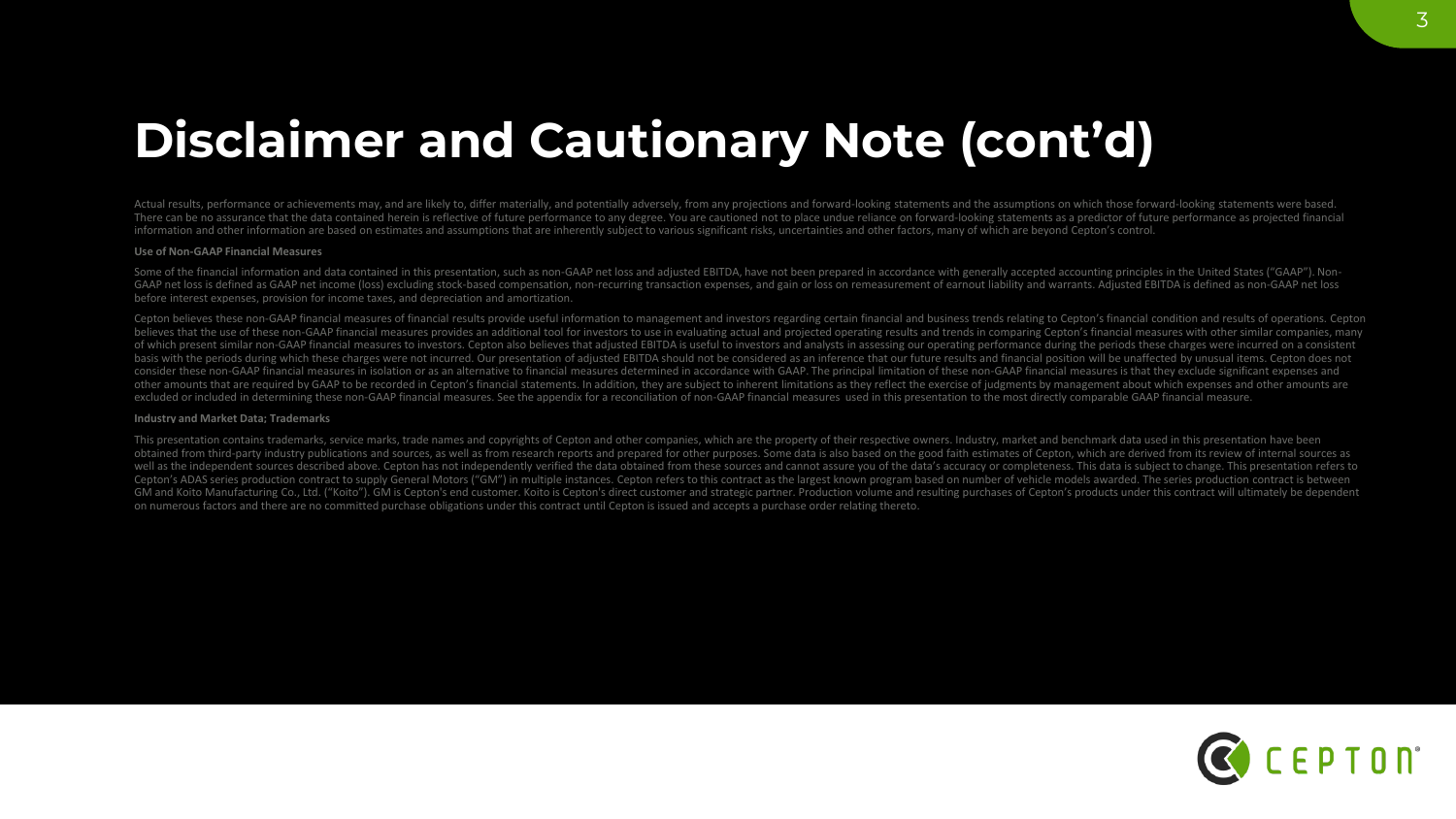# **AGENDA 1. Business Update**

### **Safe and Autonomous Transportation for Everyone**

| 1. Business Update                   |
|--------------------------------------|
|                                      |
| <b>2. Financial Results</b>          |
|                                      |
| 3. Summary                           |
|                                      |
| <b>4. Discussion &amp; Questions</b> |

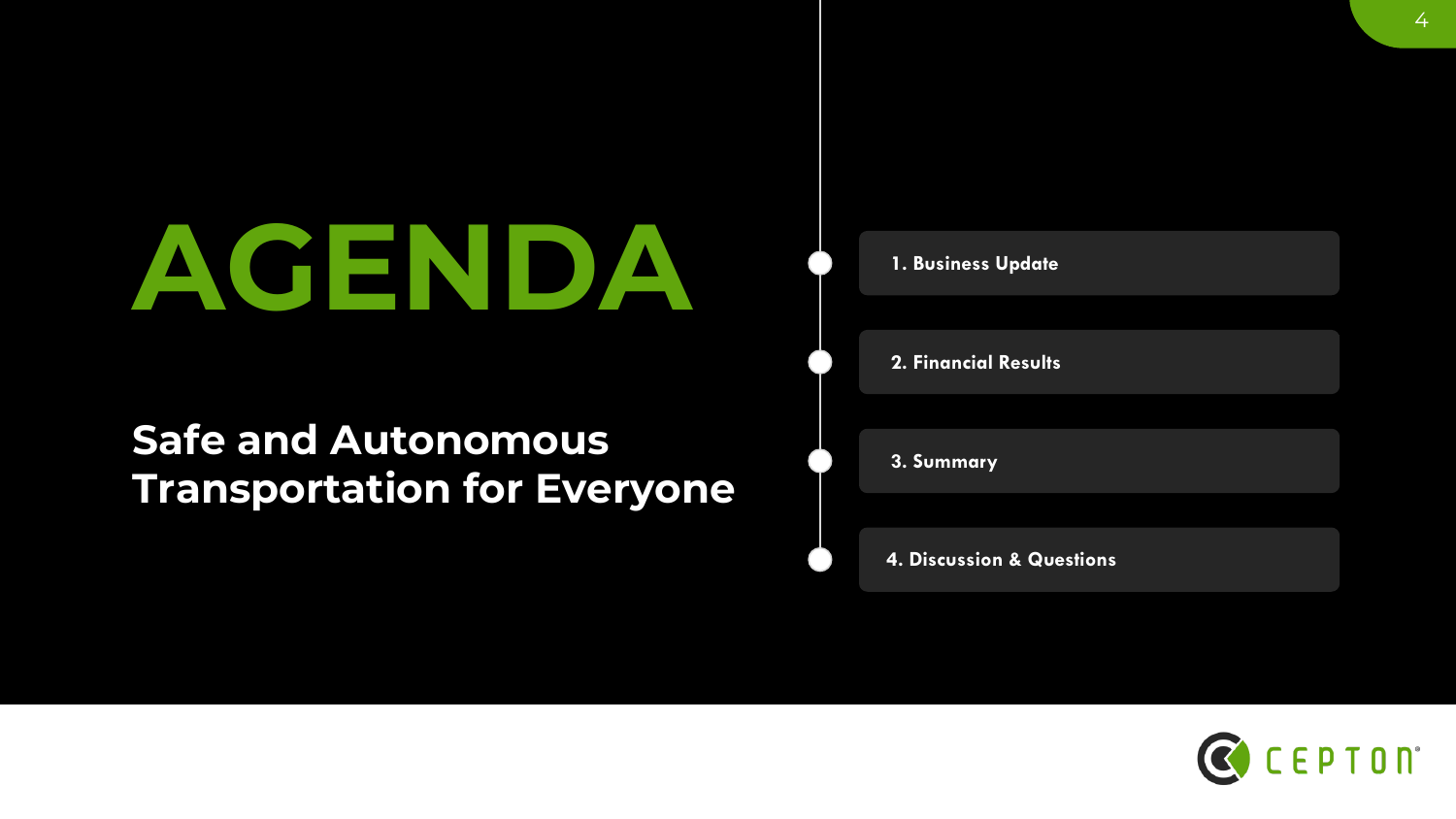# **Business Update**

**Q1'22**

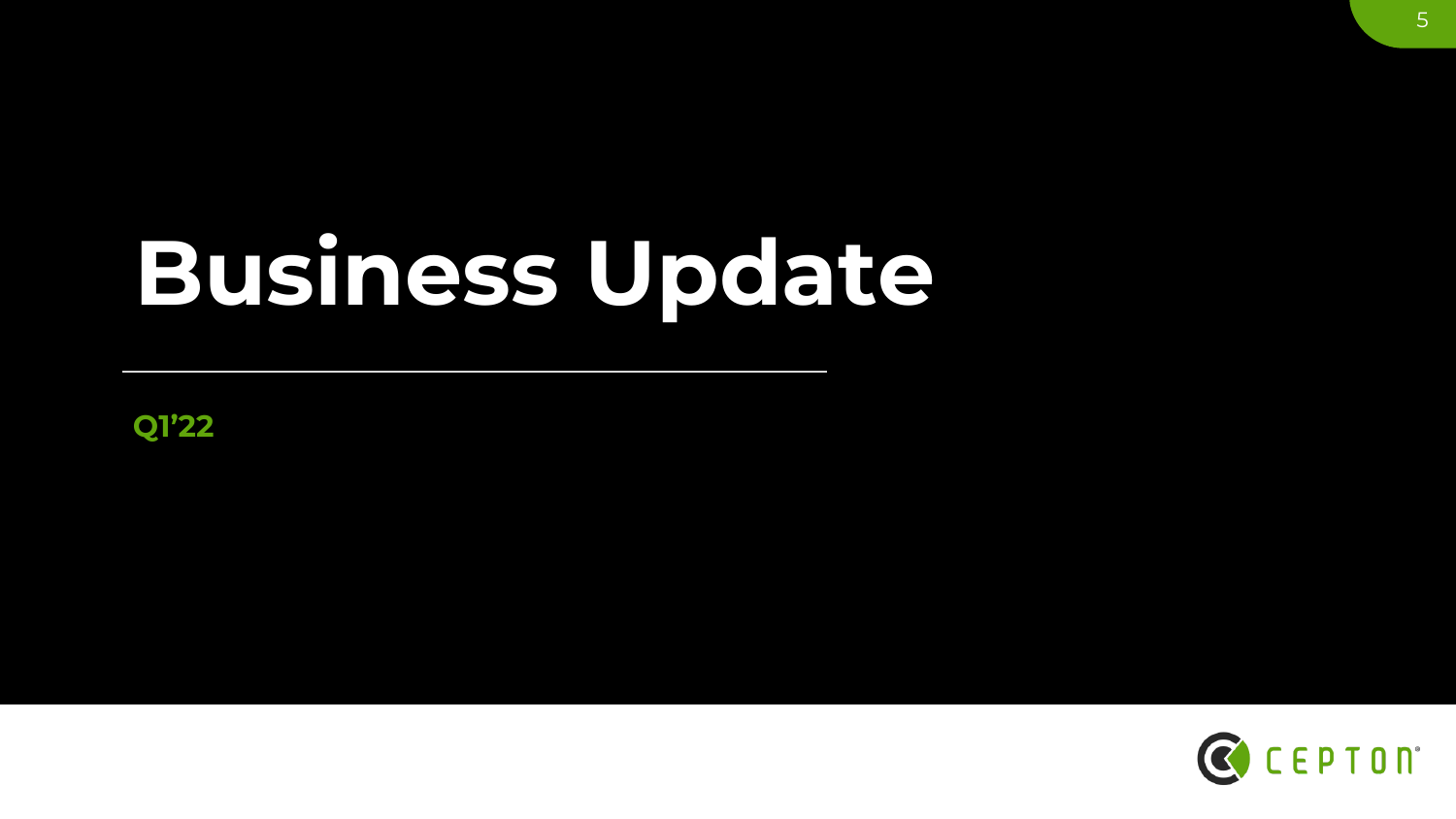### **Q1'22 - Business Update**



#### **2. Automotive**

**Continued engagement with top 10 automotive OEMs and top trucking OEMs**

#### **4. Technology**

**Completed 2nd ASIC architecture design for further performance enhancement and cost reduction**

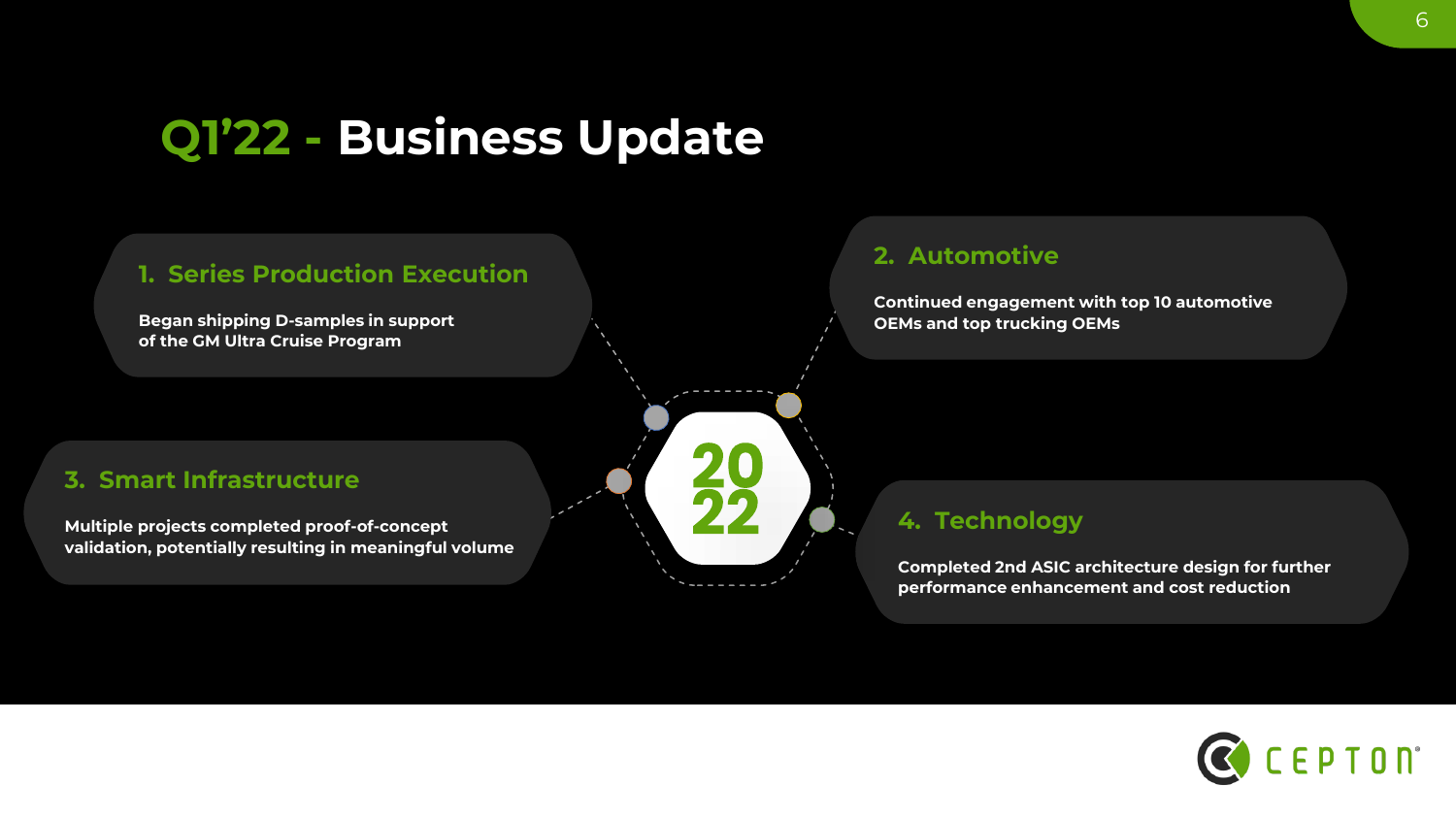## **Series Production Execution**

### **Began shipping D -samples in support of the GM Ultra Cruise Program**

- Plan to ship several thousand units in 2022, equipping multiple vehicle models manufactured in multiple assembly plants across the U.S. in preparation for full scale production
- Started transfer of manufacturing equipment, process equipment, and software to Koito



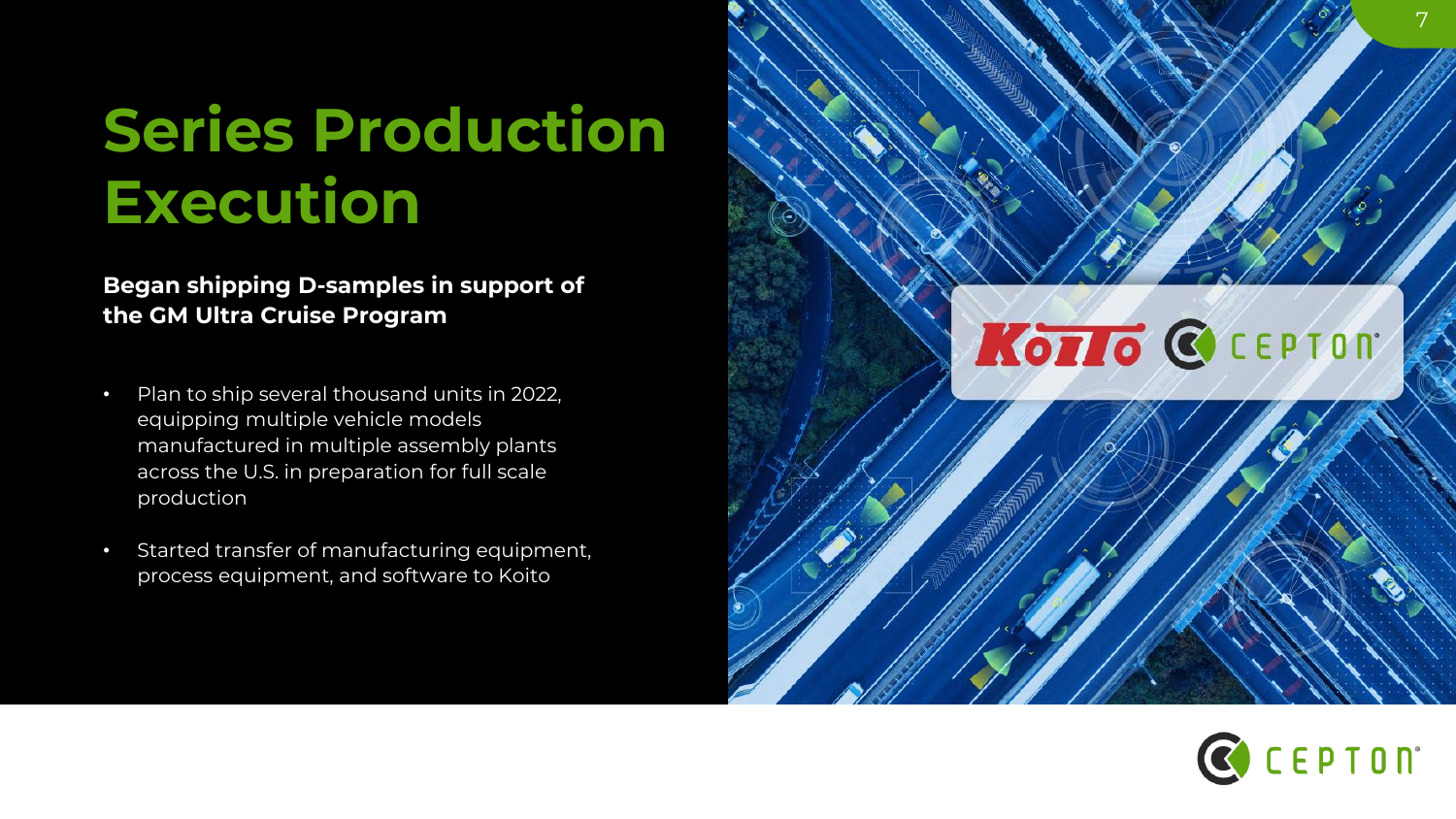

## **Automotive**

### **Continued engagement with top 10 automotive OEMs and top trucking OEMs**

- Completed B-Sample design on near-range lidar (Nova), to begin shipping to OEMs for evaluation starting Q2 2022
- Increasing consumer excitement on awarded vehicles and vehicle platforms for our longrange lidar products

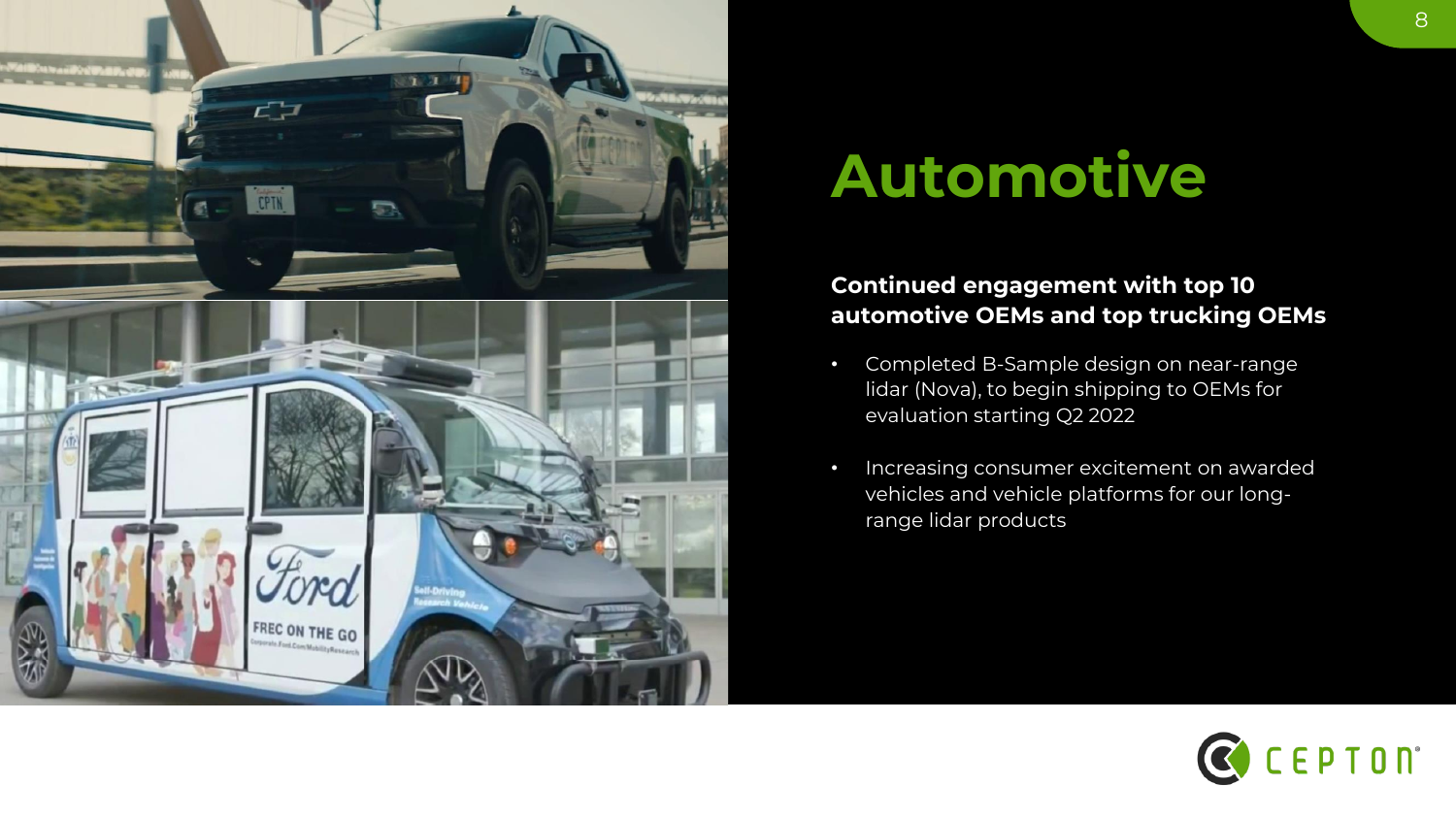## **Smart Infrastructure**

**Multiple projects completed proof-ofconcept validation, potentially resulting in meaningful volume**

• Deepen relationships with system integrators to deploy lidar sensors across various applications and geographies





**Smart Intersection Deployment (Corktown Area, Detroit)**

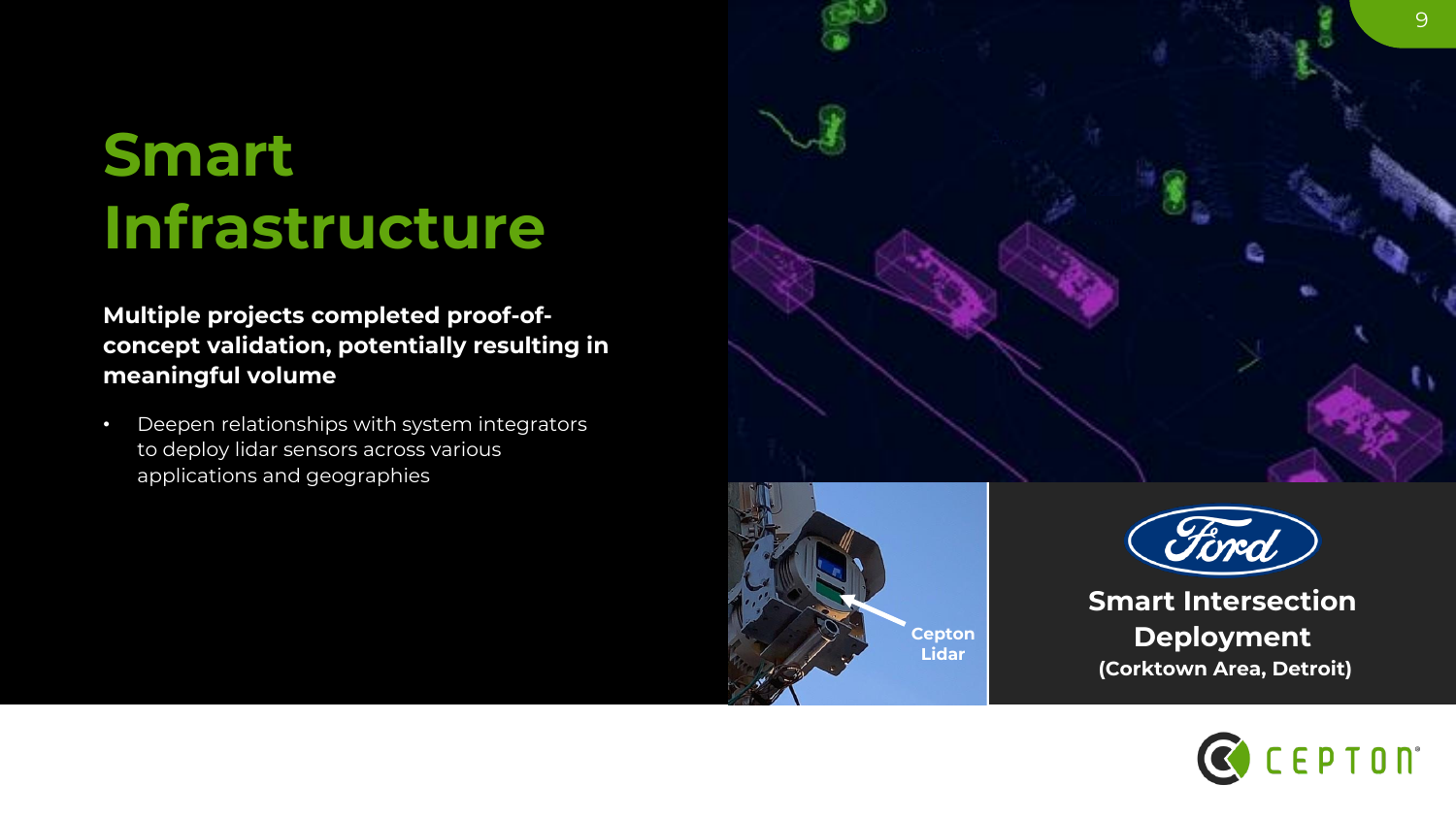

## **Technology**

**Completed 2nd ASIC architecture design for further performance enhancement and cost reduction**

- Architecture design complete with tape out expected by end of the year
- Scalable companion chip to Cepton's first ASIC with emphasis on lower power
- Securing supply chain by reducing dependency on non-Cepton components

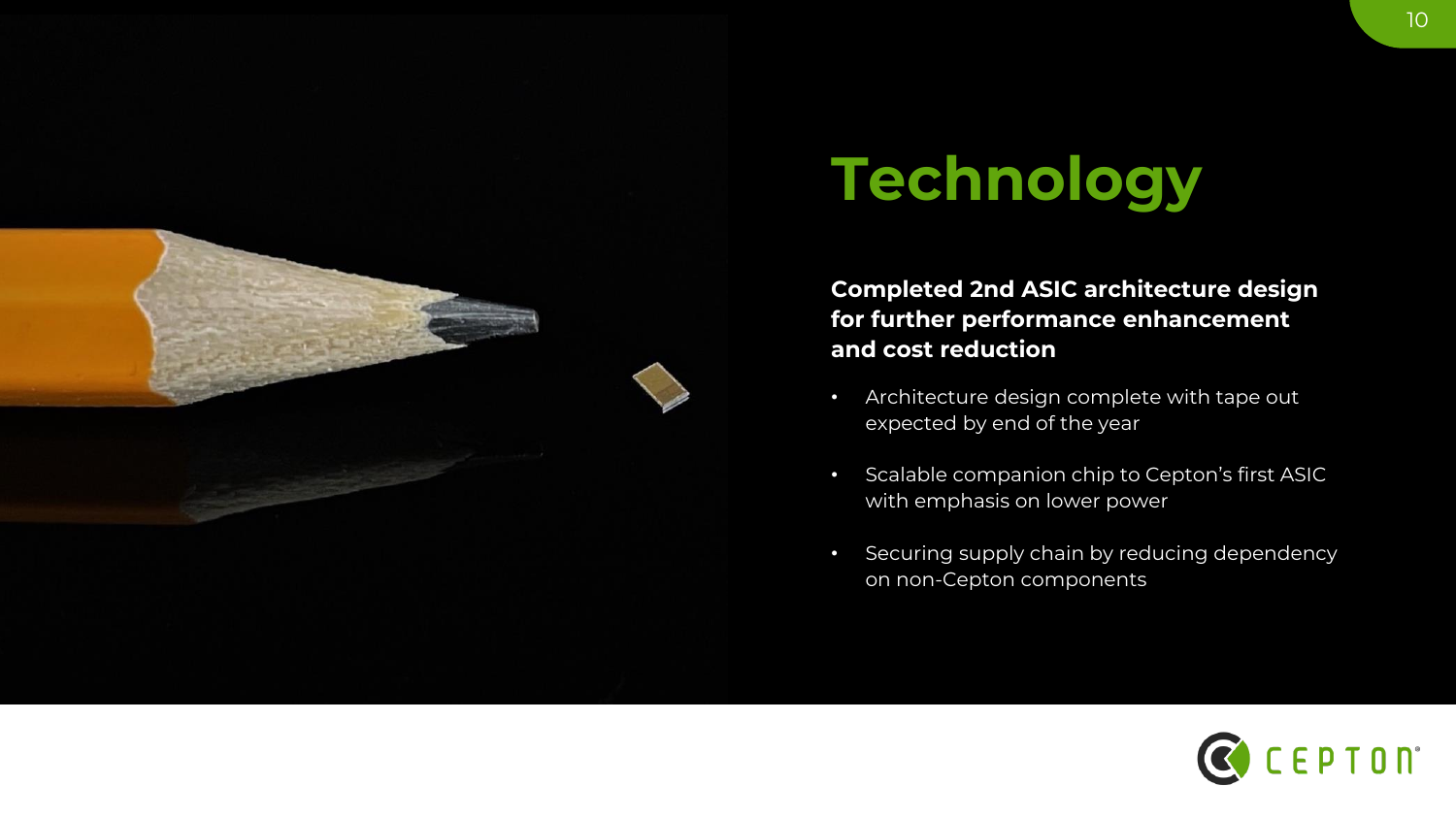# **Financial Results**

**Q1'22**

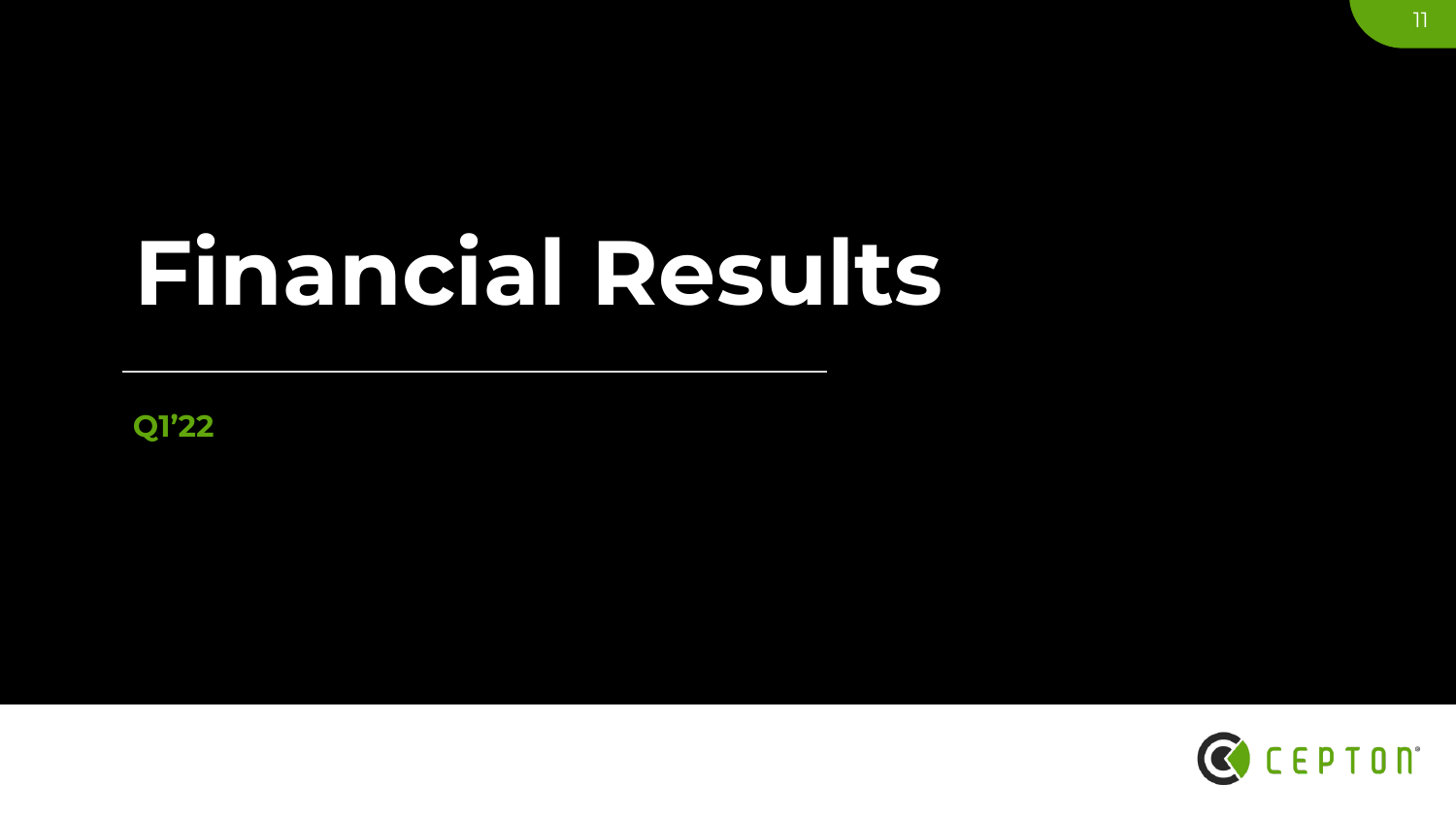### **Q1'22** I Financial Results



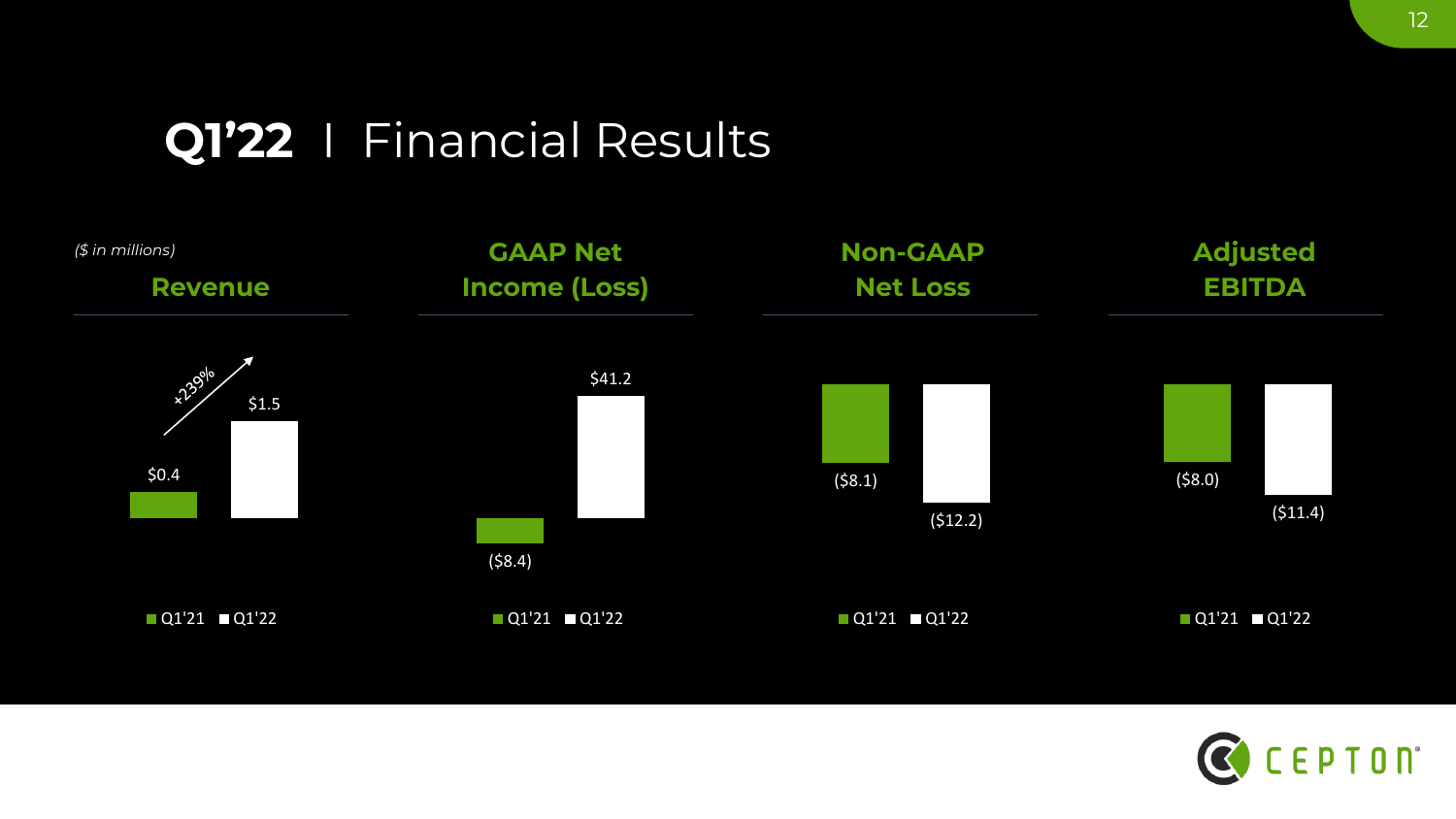# **Appendix**

**Q1'22**